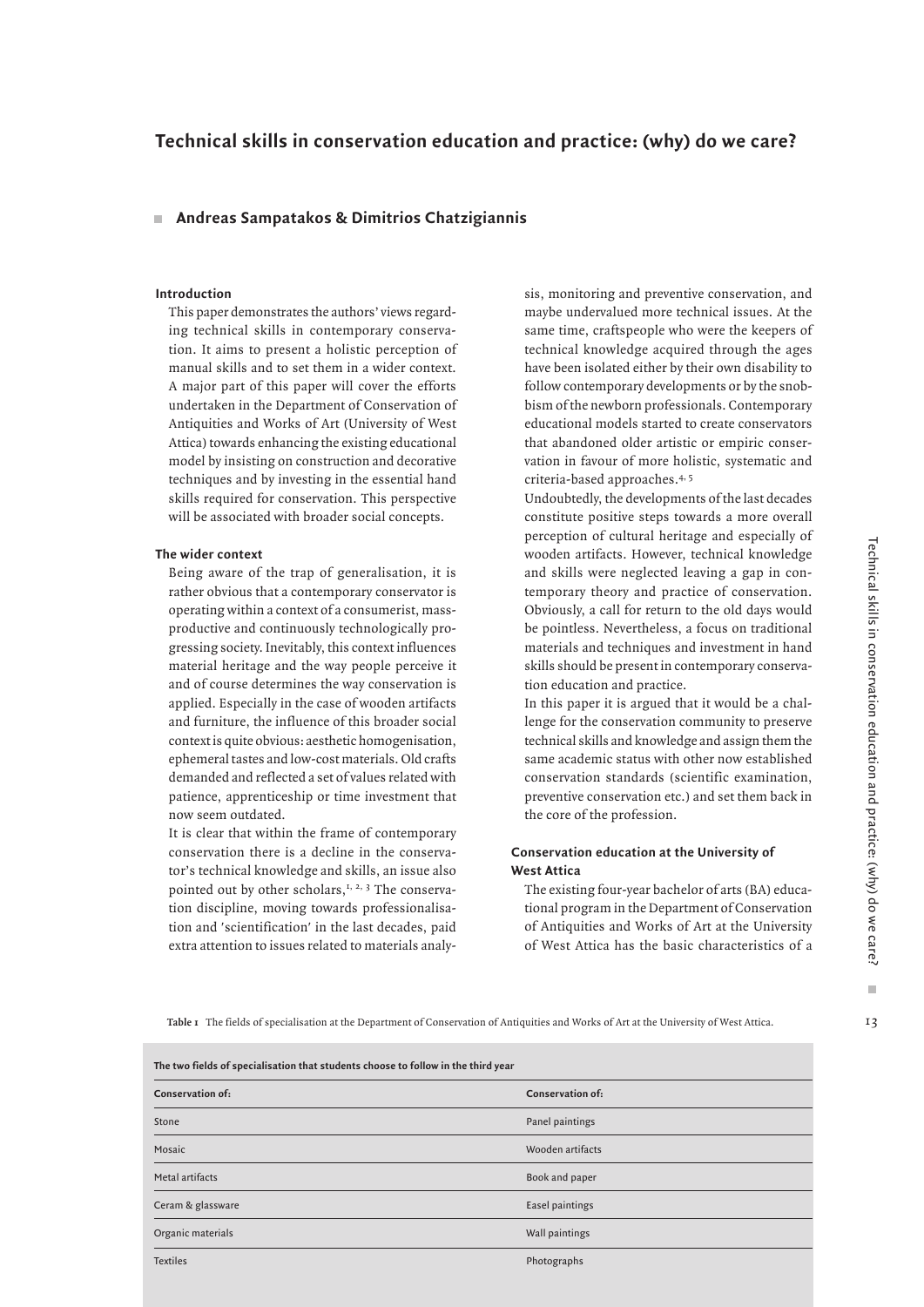contemporary conservation syllabus. It is a department that covers the whole spectrum of objects and materials that a conservator deals with. During the third year of their studies and after having attended common and general classes the students have to choose one of the two directions of the table 1.

The syllabus of the module of the conservation of wooden artifacts was updated in 2003 by Professor Anastasia Pournou. The module offers both conservation theory and practice in a ratio of one to three. The practical session is divided in two parts, one dedicated to experimental processes and one on actual treatment of authentic objects.

The experimental part of the session focuses on the scientific understanding of wooden artifacts like wood identification, material properties and deterioration factors. In the treatment session, objects are the focus of a problem-based learning procedure. Students have to identify the object's materials and construction techniques, combining the theoretical and analytical background and understand the significance of the object in its context. A broad spectrum of objects is included in the workshop as to reflect the various conservation aspects in order to initiate debates and enhance critical thinking.

# **Pedagogical principles and methods**

The pedagogical philosophy that characterises the module of conservation of wooden artifacts is learner-centred and based on principles of constructivist methods. Through a problembased learning activity students are motivated to recall, enhance and synthesise their theoretical knowledge and also to find solutions and ways to improve their performance. The aim is to move from the guided tutorials that take place in early teaching level into open guidance where students take more responsibility of their own learning outcomes.6 The ultimate goal is to teach students how to think and develop their broader skills in a problem-solving context. Respectively, in the field of practical skills, students get experience in specific areas but are expected to develop these skills in their future activities.

For these reasons the European Confederation of Conservator-Restorers' Organisations (E.C.C.O.) guidelines for conservators' competences are taken into consideration.<sup>7, 8, 9</sup> According to these, the skills related to the technical aspects of conservation have to reach an intermediate level. However, as the department offers a four-year program, more emphasis is given on the conceptual dimension of technical aspects of conservation.

Respectively, several educational tools and means are applied:

- Visualisation of the information using real objects
- Experiential learning
- Incorporation of multidimensional objects
- Collaborative work
- Peer learning
- Engagement of senior students
- Open and continuous access to the conservation workshops
- Additional thematic courses
- Internships in specialised workshops and museums

The visualisation of the taught information with real objects and mockups is probably one of the best tools in teaching technical skills. It is obvious that real objects give a clearer and richer picture, than, for example, Powerpoint presentations, and that they serve various aims. Students are able to use all of their senses in approach of a wooden object (sight, touch, smell, hearing) and feel its texture or weight. They become familiar with the direct observation and the ways that objects should be handled. It is also very important, both for the tutor and the student, to have immediate access to tangible references for any topic that might rise during classes. Experiential learning is a supportive tool to the use of real objects in classes.<sup>10</sup> Construction and decorative techniques like wood carving, finishing techniques or gilding methods can only be taught through demonstration by the tutor and then repetition by the students. However, it is crucial that this knowledge is not just demonstrated and repeated, but set in a wider context of concept and process; in other words, it is important to be connected with other conservation elements such as scientific examination, intangible aspects of the object or even health and safety issues.<sup>11, 12</sup> Objects that 'tell stories' are incorporated during the course. For example, objects that touch upon structural, ethical or historical issues are selected. By studying these objects similarities and contradictions are emphasised. Collaborative and peer (mutual) learning is an essential process in the module.<sup>13</sup> Each student has to be able to transmit the knowledge gained to fellow students, both during classes and at the end of the semester by presenting her/his work to the rest of the class. This process evaluates the learning outcome of each student, and at the same time turns the student from a passive into an active agent in the teaching procedure.

The involvement of senior students in the teaching process is also encouraged. They are expected to be present as much as possible in the workshop, and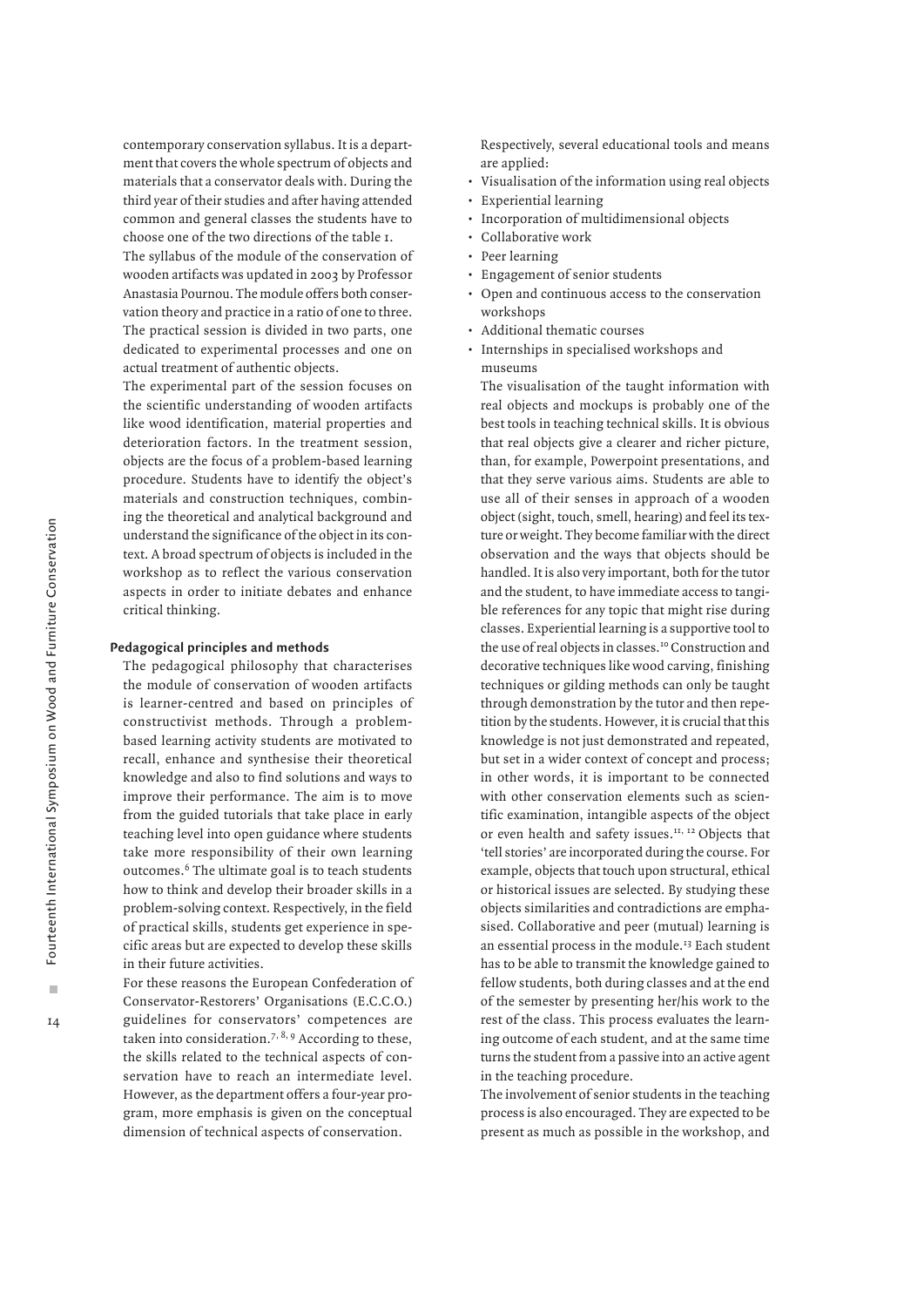Ì.

 $15$ 

assist in the teaching of juniors while working on their own dissertation projects. This approach is based on the concept of a continuously operating workshop that could serve students when they are not engaged in scheduled classes. This unofficial status of a workshop that is continuously accessible to the students offers a lot to the communication and exchange of ideas among students, and between students and tutors. It is a great contribution to the broader conceptual and procedural consciousness of conservation.

Additional thematic courses are organised in which students are able to go deeper into issues related to traditional materials, techniques and hand skills. These courses are offered as the existing program - unfortunately - hardly covers the need for enhancing technical skills.

Student internships are obligatory for all conservation students. Via internships in museum and specialised workshops, students are able to invest more in their skill development according to their needs.

# **The new generation**

Many of the characteristics of the current student generation play a crucial role in the teaching methods applied in the Conservation Department of the University of West Attica. Students attending the course are youngsters that more or less grew up in a today's consumerist society of prosperity. The digital world constitutes a great part of their everyday life and this deeply influences their perception of the analogue world of manual skills. The real and tactile act is not always a conceivable part of the digital reality. Due to this - not absolutely problematic but definitely one-dimensional - characteristic, students stay bemused when they deal with traditional craftsmanship and the way it is applied. They cannot easily follow the line that connects raw materials, manufacturing process and final result, and they underestimate issues related to time, effort or difficulty. Additionally, the use of gadgets has minimised their dexterity skills but also their patience. When confronted with the mentality of the traditional techniques, where time and potential result follow different timelines, they become impatient or even disappointed.

These characteristics have to be considered when scheduling a teaching model. It is clear that the relation of the students with digital technology actually is a mandatory tool for reaching high levels of competence and improve their technical background. However, sometimes this engagement with the digital world may lead to a belief that knowledge is something easy to acquire. In

these terms, familiarity with manual skills is a great resource for a student to realise that deep knowledge needs time, patience and mostly experiential approach. It is a challenge for us to convert these contradictions of the modern world into tools for enhancing our educational approach.

#### **Why teaching skills?**

A question that someone should ask is: why have skills declined? An answer could be that the needs of the discipline through the last decades were different. And this is quite true: conservation had to build a scientific modus operandi and create the infrastructures (both theoretical and practical) in order to be established into the new world of studying and preserving cultural heritage. In these years, insisting on traditional techniques and technical skills might have looked unprogressive. Additionally, conservation theory of the era, paying extra attention to principles like minimum intervention, accompanied by a more and more extensive and detailed documentation, limited the needs for remedial conservation. The role of the conservator, especially in the great museums, changed and drifted away from traditional duties. If one addresses broader issues like unemployment and the general decrease of large conservation projects, it becomes clear how technical skills have become a victim in this situation. However, social needs and values that demand high skill and sophisticated interventions are still actual and the conservator often has to serve them. Nowadays though, with many technical aspects of conservation in hibernation, and considering the retirement of experienced and skilled conservators, it seems obvious why teaching technical skills must be a crucial element of a contemporary conservation educational program.

But this more or less practical reason is not the actual one that forces us to insist on technical skills. Investing in technical skills and knowledge of historical materials and techniques offers a broader perspective that redefines our relationship with the material environment. Objects around us are not just commodities for use or aesthetic admiration. They are the work of humans (even if they are machine-made!) and of knowledge acquired through generations. By learning how something was made we might re-think about the value of matter, time or effort. Through this way of thinking, material objects - and in our case wooden artifacts could pave the way for broader concerns, related obviously to conservation but of course in touch with the broader social network.